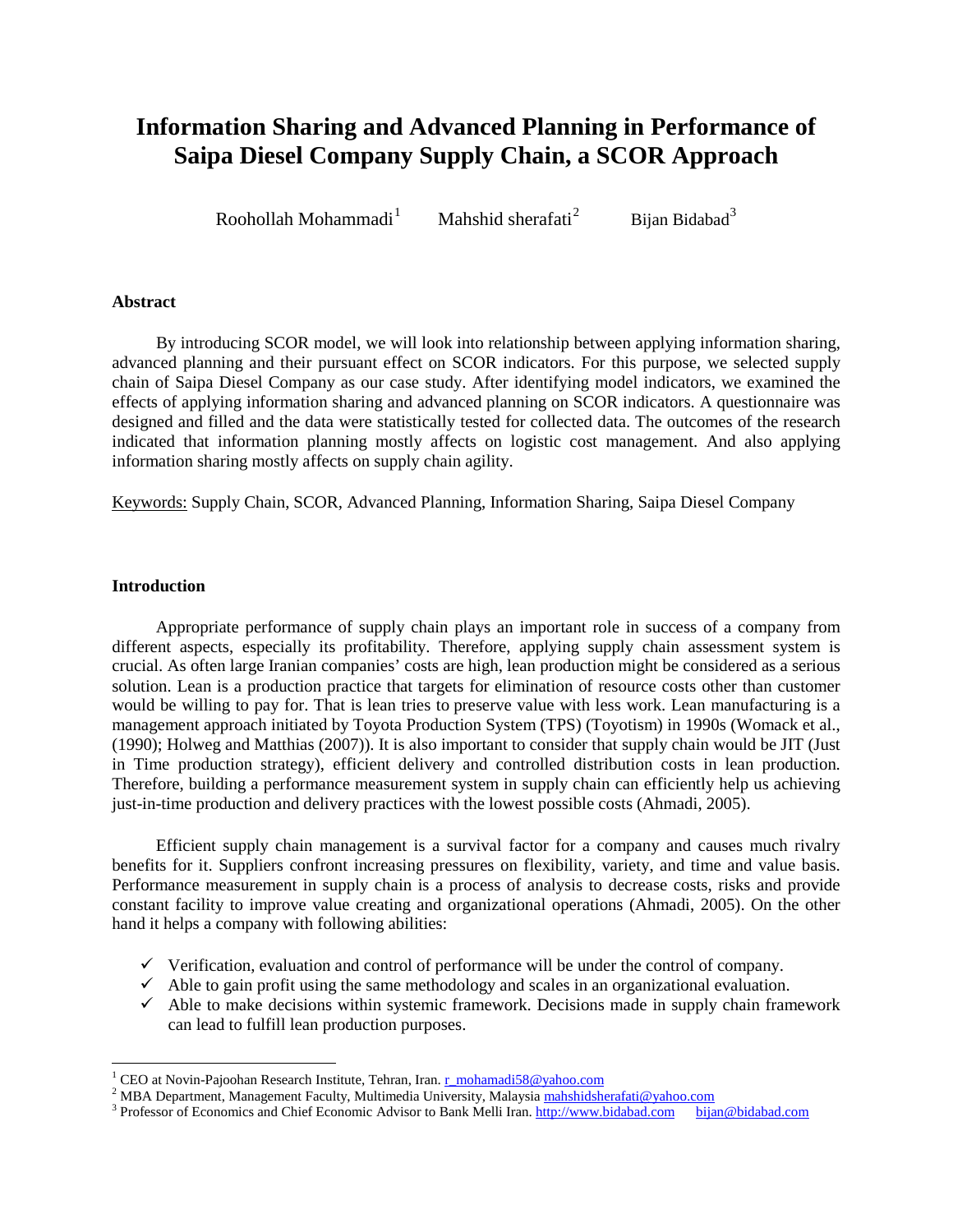#### **Supply Chain Operations Reference (SCOR)**

Supply Chain Operations Reference (SCOR) was developed by Supply Chain Council (SCC) in 1996 (Persson, 2011). Performance attributes is a single classification dimension that SCC (2010) defined four metrics (Garcia et al., 2012). The model developed by members of the council on a volunteer basis to describe business activities associated with all phases of satisfying customer's demand (Hugos, 2011). SCOR (version 10.0) consists of four major components (Georgise et al.,2012) of:

- − Performance: Standard metrics to describe process performance and define strategic goals.
- − Processes: Standard descriptions of management processes and process relationships.
- − Best Practices: Management practices that produce significant better process performance.
- − People: Standard definitions for skills required to perform supply chain process.

SCOR is a reference model, in which unlike other optimization methods, has no mathematical formula or heuristic solution to solve supply chain problems. Instead, there are some standardized terms and processes to help to understand supply chain process. Different entities of supply chain can be demonstrated by configuring the processes and then be compared with each other. This allows the companies to (Hugos,2011):

- $\checkmark$  Evaluate the processes efficiently.
- $\checkmark$  Compare their performance with companies in and out of the industry.
- $\checkmark$  Follow specific competitive advantages.
- $\checkmark$  Set priority for the activities according to these evaluations.
- $\checkmark$  Quantify profits yielded by the changes.
- $\checkmark$  Identify the best software that meets requirements of a specific process

SCOR is based on 3 major pillars (Hugos,2011):

- 1- **Process Modeling Pillar:** by describing supply chains, the model can be used to describe simple or complex supply chains using a common set of definitions to understand the existing and future conditions based on five distinct management processes of: Plan, Source, Make, Deliver and Return. At this stage current conditions of company is identified and competitive advantages and changing business conditions are defined.
- 2- **Performance Measurements Pillar:** SCOR contains key indicators that measure the performance of supply chain operations. The metrics are used in conjunction with performance attributes. The performance metrics are derived from the experience and contribution of the council members. The performance metrics permit to analyze and evaluate a supply chains against the other in their competing strategies. Comparisons will be a base for future changes to improve the supply chain of a company.
- 3- **The Best-Practices Pillar:** SCOR defines a best practice as a current, structured, proven and repeatable method for making a positive impact on desired operational results. Once the performance of the supply chain operations has been measured and performance gaps identified, it becomes important to identify what activities should be performed to close the gaps to improve company operation indicators, inspired from the successful company's operations.

SCOR is based on five distinct management processes (Francis, 2007):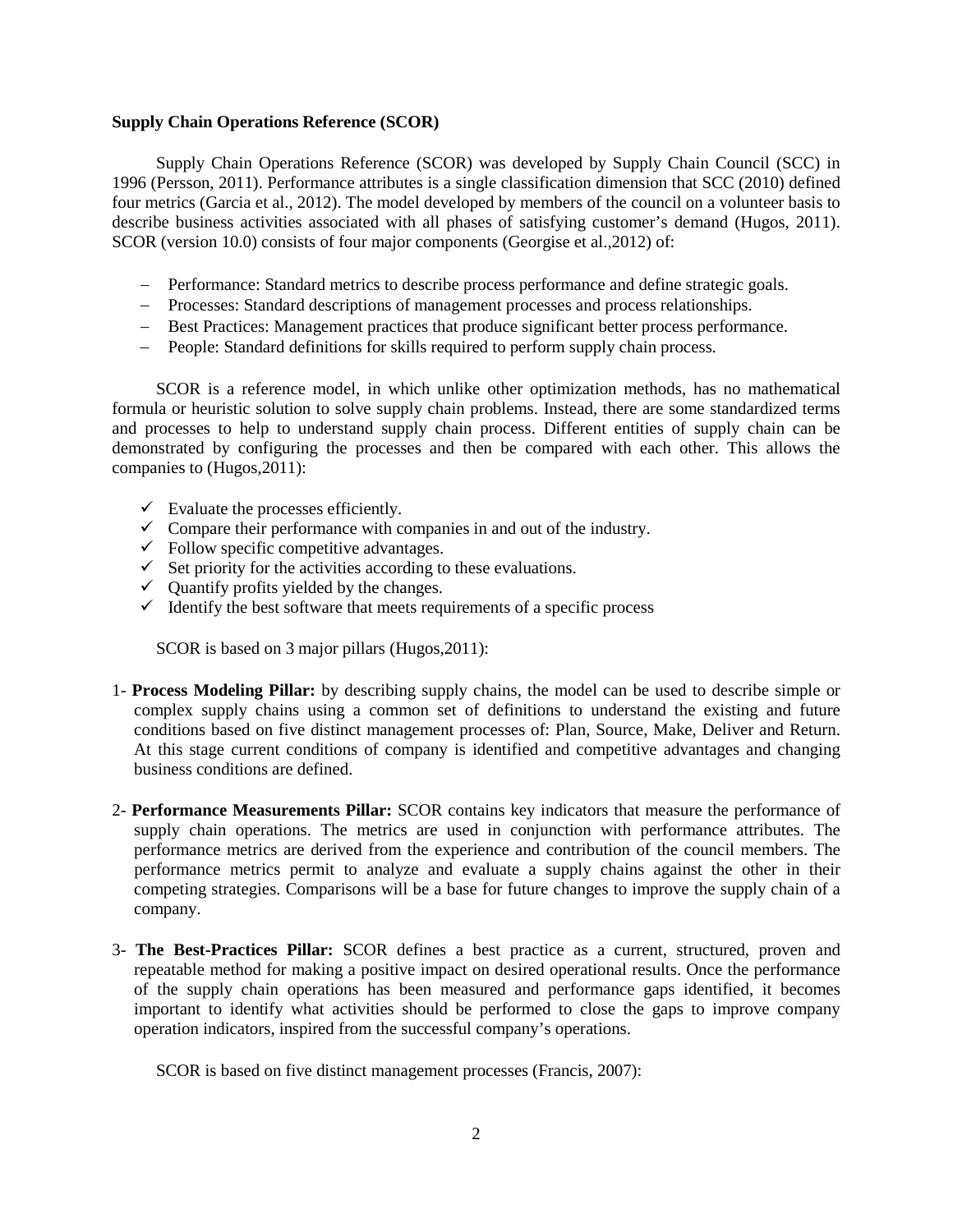**1- Plan:** Companies need a strategy for managing all resources that go toward meeting customer demand for their products and services.

- $\checkmark$  Balance aggregate demand and supply to develop a course of action which best meets sourcing, production and delivery requirements.
- $\checkmark$  Managing commercial regulations, supply chain operation, collecting data, inventory, stocks, transportation and planning qualification.
- $\checkmark$  Adjusting supply chain plan with financial plan.

**2- Source:** Processes that source goods and services to meet planned or actual demand. Company chooses suppliers to deliver the goods and services it needs to produce the products. Supply chain manager develops a set of pricing, delivery and payment processes with suppliers and create metrics for monitoring and improving the relationships. It includes the processes for managing the goods and services, inventory, receiving and verifying shipments, transferring to manufactories and authorizing supplier payments as:

- $\checkmark$  Scheduling deliveries, receipt, and verification and transferring product.
- $\checkmark$  Identifying and selecting supply sources.
- $\checkmark$  Managing commercial regulations, evaluation of suppliers operation and data protection.
- $\checkmark$  Controlling inventories, stocks, suppliers' communication network, regulations for incoming and outgoing products and suppliers' obligations and commitments.
- **3- Make:** processes that transform product to a finished state to meet planned or actual demand.
	- At this stage, supply chain managers schedule the activities necessary for production, testing, packaging and preparation for delivery. This is the most metric-intensive portion of the supply chain where companies are able to measure quality levels, production output and worker productivity.
	- $\checkmark$  Scheduling production activities, testing, packaging and preparation for delivery
	- $\checkmark$  Engineering the product based on the order
	- $\checkmark$  Managing trade laws, operations, data, under working process stocks, facilities, transportation, production network

**4- Deliver:** Logistics; that company coordinates the receipt of order from customer, develops a network of warehouses, picks carriers to get product to customer and setup invoicing system to receive payments:

- $\checkmark$  Coordinating receipt of orders from customers, pricing and picking carrier product to customers.
- $\checkmark$  Developing warehouses from receiving time and transferring product for loading and sending.
- $\checkmark$  Receiving and verification of the product in customer's website.
- $\checkmark$  Managing commercial regulations regarding receiving and sending product, operation, data, inventories, stocks, transportation, product life cycle and regulations regarding incoming and outgoing products.

**5- Return:** Supply chain planners have to create a responsive and flexible network for receiving defective and excess products back from their customers and supporting customers:

- $\checkmark$  All steps of returning defective product from the source of identified deficiency, transportation, and issuing license for returning the product, receiving and transporting defective product.
- $\checkmark$  All steps of returning repairable product from the source of identified deficiency, transportation, and issuing license for returning the product, receiving and transporting repairable product.
- $\checkmark$  All steps of returning excess product from the source of identified deficiency, transportation, and issuing license for returning the product, receiving and transporting excess product.
- $\checkmark$  Managing commercial regulations regarding returning defective, repairable or excess products, collecting data, returning inventory, stocks, transportation, configuring requirements of network.

Key indicators of operation evaluation for supply chain management in SCOR model are listed below: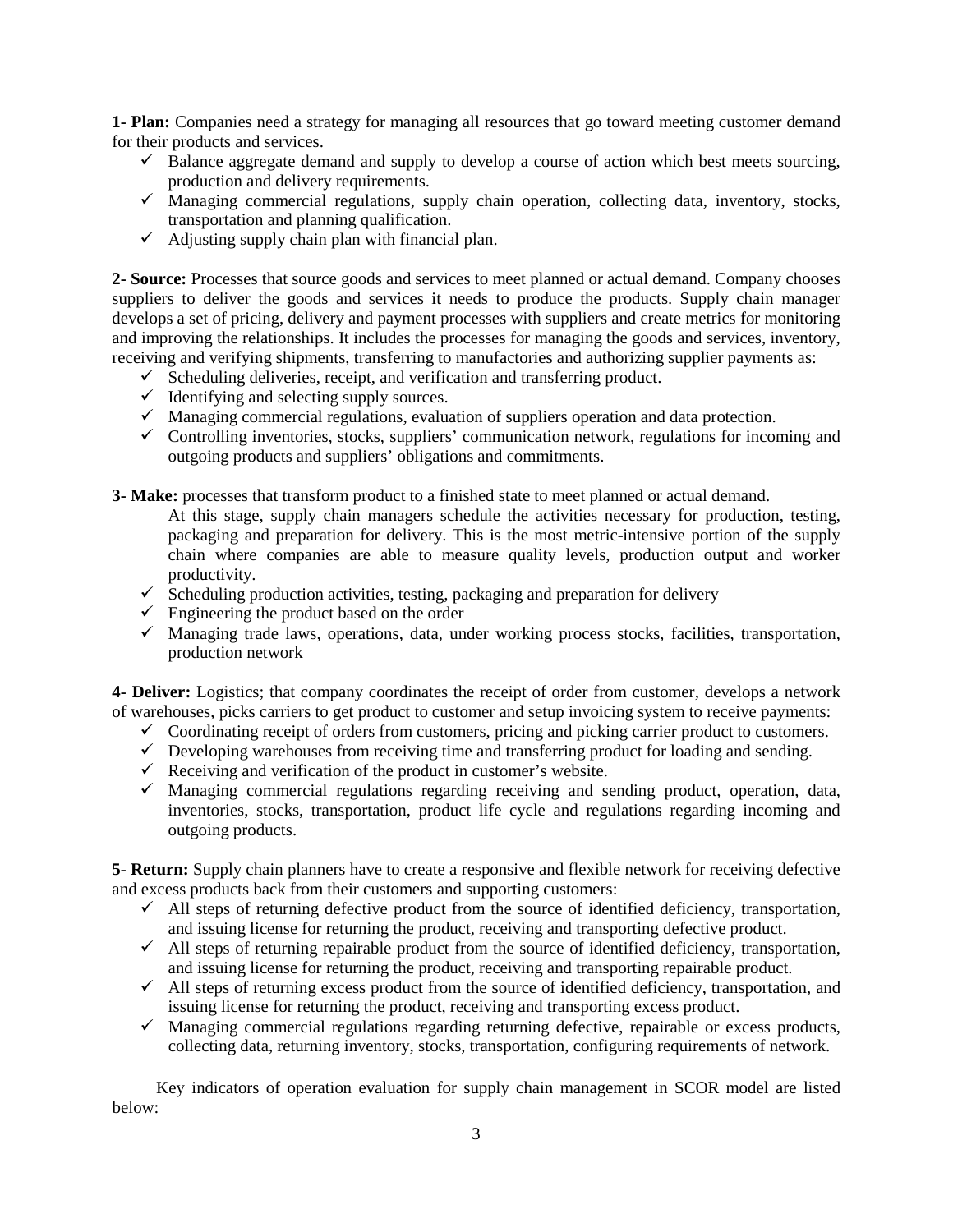|                | Operation key indicators           | Scope        |        |                   |                |             |  |
|----------------|------------------------------------|--------------|--------|-------------------|----------------|-------------|--|
| Row            |                                    | Inside scope |        | Scope of customer |                |             |  |
|                |                                    | Capital      | Cost   | Flexibility       | Responsibility | Reliability |  |
|                | Delivery operation                 |              |        |                   |                | $\ast$      |  |
| $\overline{2}$ | Orders delivery operation          |              |        |                   |                | $\ast$      |  |
| 3              | Orders fulfillment                 |              |        |                   |                | $\ast$      |  |
| $\overline{4}$ | Supply chain responsiveness        |              |        |                   | $\ast$         |             |  |
| 5              | Production flexibility             |              |        | $\ast$            |                |             |  |
| 6              | Logistic management aggregate cost |              | $\ast$ |                   |                |             |  |
| $\overline{7}$ | Workers added value productivity   |              | $\ast$ |                   |                |             |  |
| 8              | Guarantee cost                     |              | $\ast$ |                   |                |             |  |
| 9              | Cash to cash cycle time            | $\ast$       |        |                   |                |             |  |
| 10             | Days of supplying inventory        | $\ast$       |        |                   |                |             |  |
| 11             | Capital turnover                   | $\ast$       |        |                   |                |             |  |

Table (1) key indicators of operation evaluation in SCOR model

Ref.: (Bolstorff and Rosenbaum, 2003).

#### **Information Sharing in Supply Chain**

Supply chain is a system consists of interdependent members, such as suppliers of raw materials, producers, distributors and retailers that every one of them has series of unique information regarding their works. Lack of correct information for every supply chain participants decreases the whole supply chain system efficiency. For example bullwhip effect is an observed phenomenon in forecast-driven distribution channels. It refers to a trend of larger and larger swings in inventory in response to changes in demand, the effect is that variations are amplified as one moves upstream in the supply chain (further from customer). This example can clearly demonstrate phenomenon observed because of incorrect information of every supply chain participant. Hence, information sharing is basic to effective coordination in a supply chain. Many studies have found out that information sharing has great impact on supply chain performance. Information sharing enables companies to make better decisions in their operation leading to better resource utilization and lower supply chain costs.

There are many theoretical and empirical studies conducted focusing on benefits of information sharing in supply chain. But only a few of them have considered the characteristics of information sharing in supply chain. One of these characteristics is that every participants of supply chain might show selfinterest behaviors, if we don't consider such behaviors in information sharing, we might not benefit results of information sharing in supply chain. (Sahraeian, 2004).

A supply chain is a system of companies, people, technology, activities, information and resources involved in moving product or service from supplier to customer. Supply chain activities transform natural resources, raw materials and components into a finished product that is delivered to an end customer. Supply chain management is management of a network of interconnected businesses involved in the provision of product and service packages required by the end customer in supply chain. If all relevant information is accessible to any relevant company, every company in supply chain has the ability to help optimize the entire supply chain system. Supply chain management purpose is to manage relations between every participant of supply chain through directorial and operational activities. Supply chain management comparing to traditional management that managed each and every one of members, focuses on managing relations (Ding et al., 2011).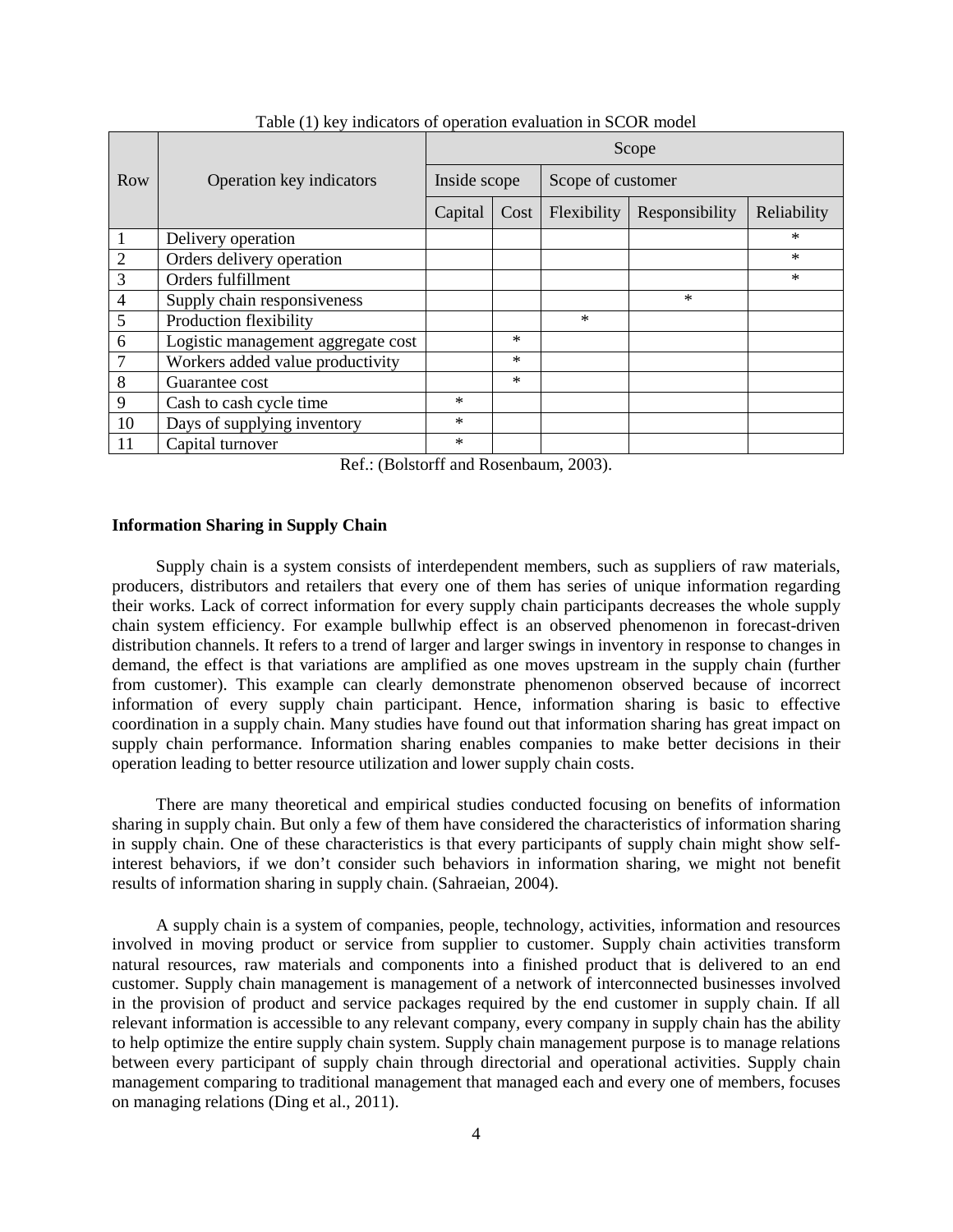#### **Methodology and Result**

In this paper we are studying the role of information sharing and advanced planning to improve SCOR model indicators. For this purpose following steps were taken:

- $\checkmark$  Referencing to libraries, websites and databases: First, was to find out essential information basis and also to identify evaluation indicators of SCOR model including 11 indicators through library search:
	- − Delivery operation
	- − Ordering delivery operation
	- − Order fulfillment
	- − Supply chain responsiveness
	- − Production flexibility
	- − Aggregate cost of logistic management
	- − Workers added value productivity
	- − Guarantee cost
	- − Cash to cash cycle time
	- − Days of supplying inventory
	- − Capital turnover
- $\checkmark$  Questionnaire (to collect data): A questionnaire on "importance of applying information sharing and advanced planning to improve supply chain operation" was provided by supply chain experts. Indicators used in the questionnaire were assessed by experts. Stability of the questions was tested by Cronbach's alpha coefficient of 0.872 through SPSS software, which indicated stability of research questionnaire.

Statistical sample includes of supply chain of Saipa company experts. First, Saipa supply chain experts were identified. Number of these experts was about 37. Aforementioned questionnaire was distributed among them, and 30 experts' filled questionnaires were analyzed. To analyze the information related to role of information sharing and applying advanced planning to improve operation of SCOR model indicators, was conducted by t-test through SPSS software.

| <b>Indicators Name</b>                 | <b>Cumulative Weighted</b><br><b>Frequency</b> | <b>Indicator</b><br>value |
|----------------------------------------|------------------------------------------------|---------------------------|
| Delivery operation                     | 250                                            | 8.33                      |
| Ordering delivery operation            | 212                                            | 7.07                      |
| Order fulfillment                      | 223                                            | 7.43                      |
| Supply chain responsiveness            | 258                                            | 8.60                      |
| Production flexibility                 | 237                                            | 7.90                      |
| Aggregate costs of logistic management | 237                                            | 7.90                      |
| Workers added value productivity       | 230                                            | 7.67                      |
| Guarantee cost                         | 185                                            | 6.17                      |
| Cash to cash time                      | 209                                            | 6.97                      |
| Days of supplying inventory            | 223                                            | 7.43                      |
| Capital turnover                       | 153                                            | 5.10                      |

Table (2) Importance of applying information sharing in SCOR model indicators improvement

Table 3 illustrates the role of applying information. In order to study role of information sharing in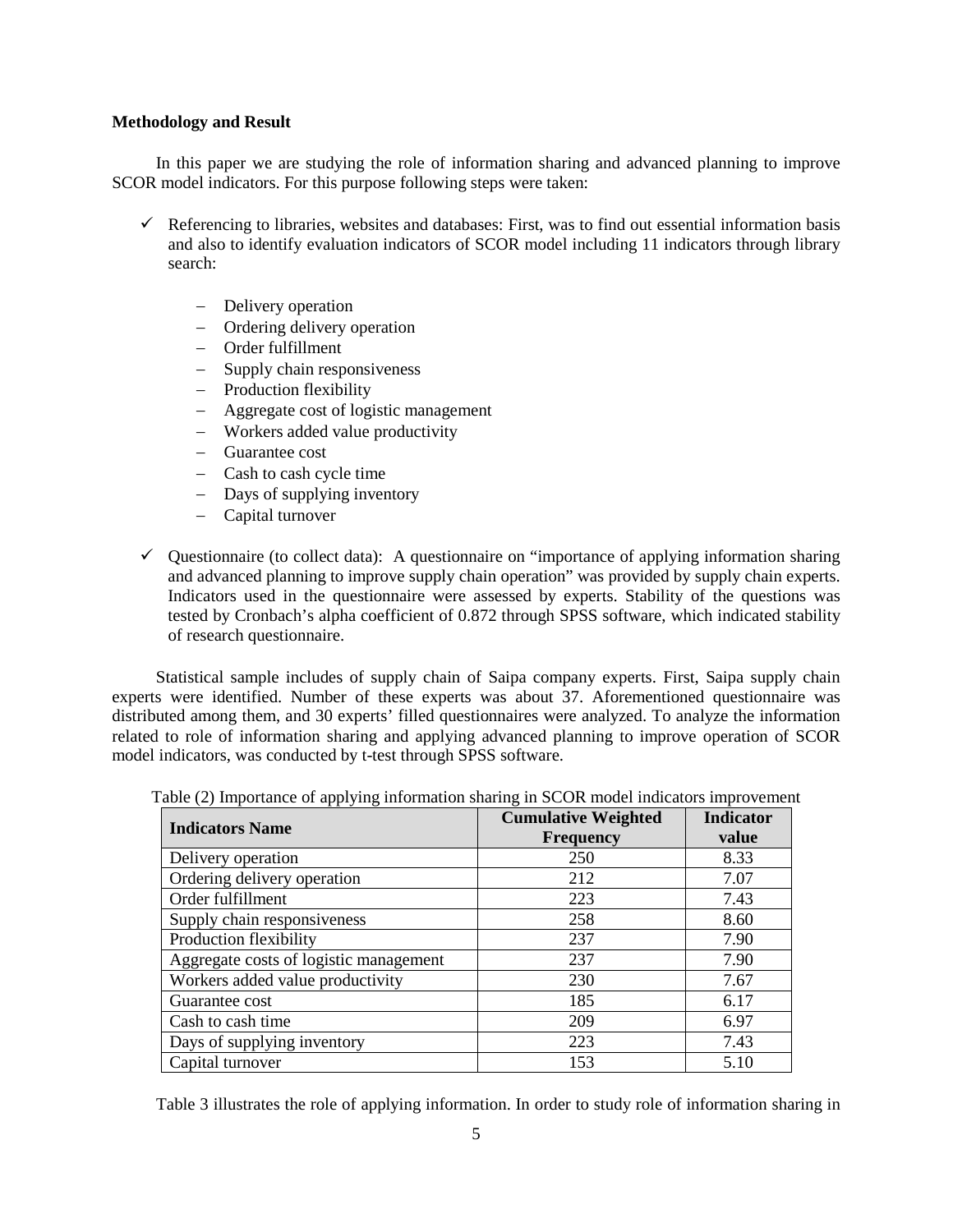SCOR model indicators improvement, results of questionnaire were analyzed by SPSS software:

|                                                                 | Sample size | <b>Sample</b><br>mean | <b>Standard</b><br>deviation | t-statistic | <b>Significance</b> |
|-----------------------------------------------------------------|-------------|-----------------------|------------------------------|-------------|---------------------|
| Role of information sharing to<br>improve SCOR model indicators | 30          | 3.24                  | 1.11                         | 2.92        | 0.000               |

Table (3) Statistical Result of Role of Information on SCOR Improvement

Considering that significance is equal to  $0.000 < 0.05$ , so the alternative hypothesis of applying information sharing to improve SCOR has a positive significant effect is accepted at 95% confidence level. To study the role of advanced planning in supply chain indicators improvement, the corresponding question of the questionnaire was analyzed Information in table 5 shows the role of applying advanced planning on the above mentioned indicators.

Table (4) Importance of applying Advanced planning in SCOR model indicators improvement

| <b>Indicators Name</b>                 | <b>Cumulative Weighted Frequency</b> | ruore (1) importance or apprying ruoranced planning in BOOR moder mureators improvement<br><b>Indicator value</b> |  |
|----------------------------------------|--------------------------------------|-------------------------------------------------------------------------------------------------------------------|--|
| Delivery operation                     | 236                                  | 7.87                                                                                                              |  |
| Ordering delivery operation            | 238                                  | 7.93                                                                                                              |  |
| Order fulfillment                      | 208                                  | 6.93                                                                                                              |  |
| Supply chain responsiveness            | 232                                  | 7.73                                                                                                              |  |
| Production flexibility                 | 243                                  | 8.10                                                                                                              |  |
| Aggregate costs of logistic management | 251                                  | 8.37                                                                                                              |  |
| Workers added value productivity       | 244                                  | 8.13                                                                                                              |  |
| Guarantee cost                         | 172                                  | 5.73                                                                                                              |  |
| Cash to cash time                      | 197                                  | 6.57                                                                                                              |  |
| Days of supplying inventory            | 228                                  | 7.60                                                                                                              |  |
| Capital turnover                       | 211                                  | 7.03                                                                                                              |  |

Table (5) Table (3) Statistical Result of Role of Advanced Planning on SCOR Improvement

|                                                                      | size | mean | Sample   Sample   Standard<br>deviation |      | t-statistic Significance |
|----------------------------------------------------------------------|------|------|-----------------------------------------|------|--------------------------|
| Role of Advanced planning to improve<br><b>SCOR</b> model indicators | 30   | 3.28 | 1.35                                    | 2.43 | 0.000                    |

Considering again that significance level is equal to  $0.000 < 0.05$ , so the null hypothesis is rejected at 95% confidence interval and alternative hypothesis is accepted. That is, applying advanced planning to improve SCOR has a positive significant effect in Saipa Diesel Company.

## **Conclusion**

Supply chain consists of interdependent members, such as suppliers of raw materials, producers, distributors and retailers and every one of them has series of unique information regarding their works. Lack of correct information for every supply chain participants decreases the whole supply chain system efficiency. Supply chain manager has the ability to manage relations, coordination and integrity among all supply chain participant. Hence, supply chain manager should manage inter and intra supply chain